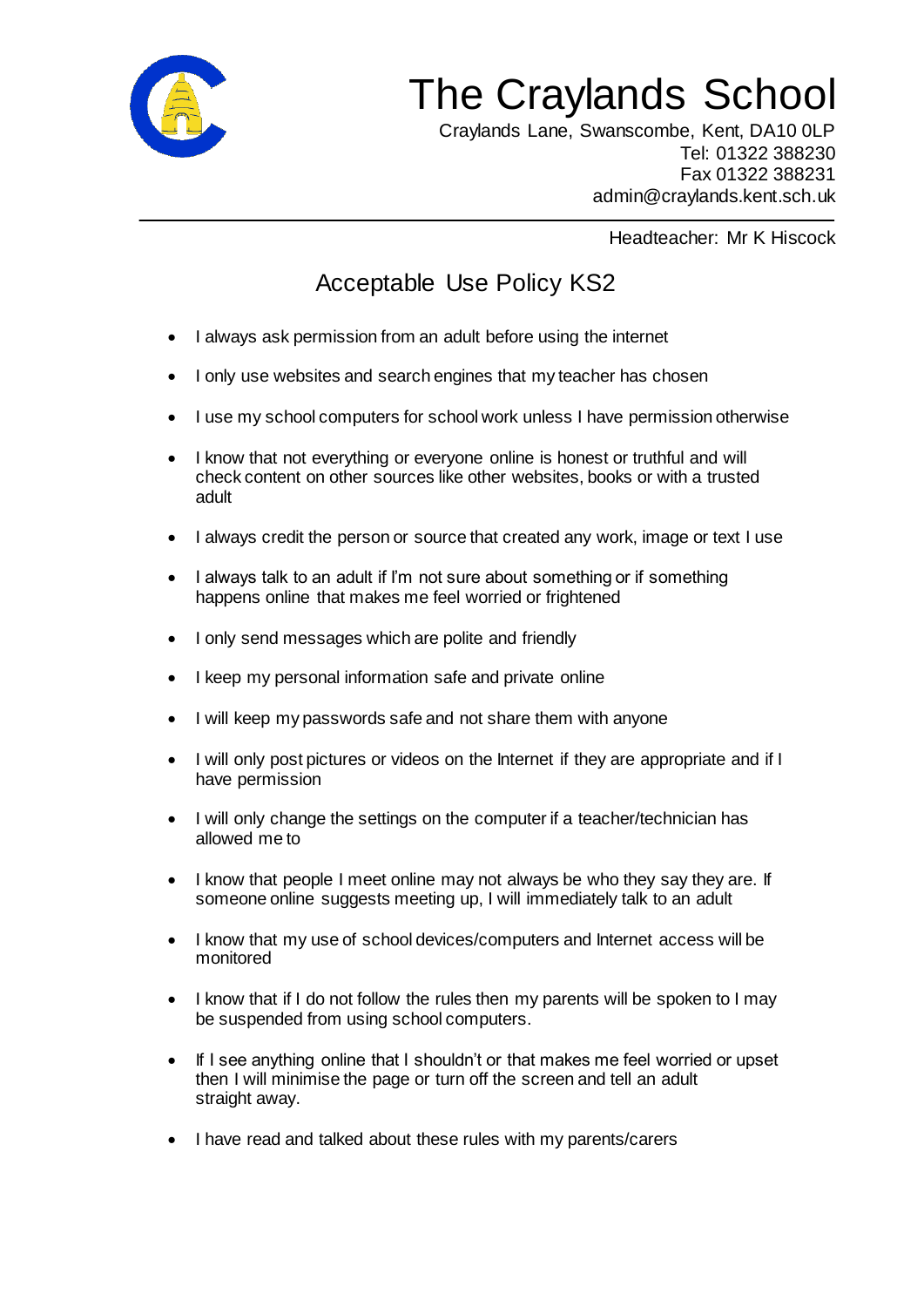

## The Craylands School

 Craylands Lane, Swanscombe, Kent, DA10 0LP Tel: 01322 388230 Fax 01322 388231 admin@craylands.kent.sch.uk

Headteacher: Mr K Hiscock

## Acceptable Use Policy KS1 Please read this with your child, sign and return to school

- I only use the internet when an adult is with me
- I only click on links and buttons when I know what they do
- I keep my personal information and passwords safe online
- I only send messages online which are polite and friendly
- I know the school can see what I am doing online
- I know that if I do not follow the rules then my parents will be spoken to and I may be suspended from using school computers.
- I always tell an adult/teacher if something online makes me feel unhappy or worried
- I have read and talked about these rules with my parents/carers